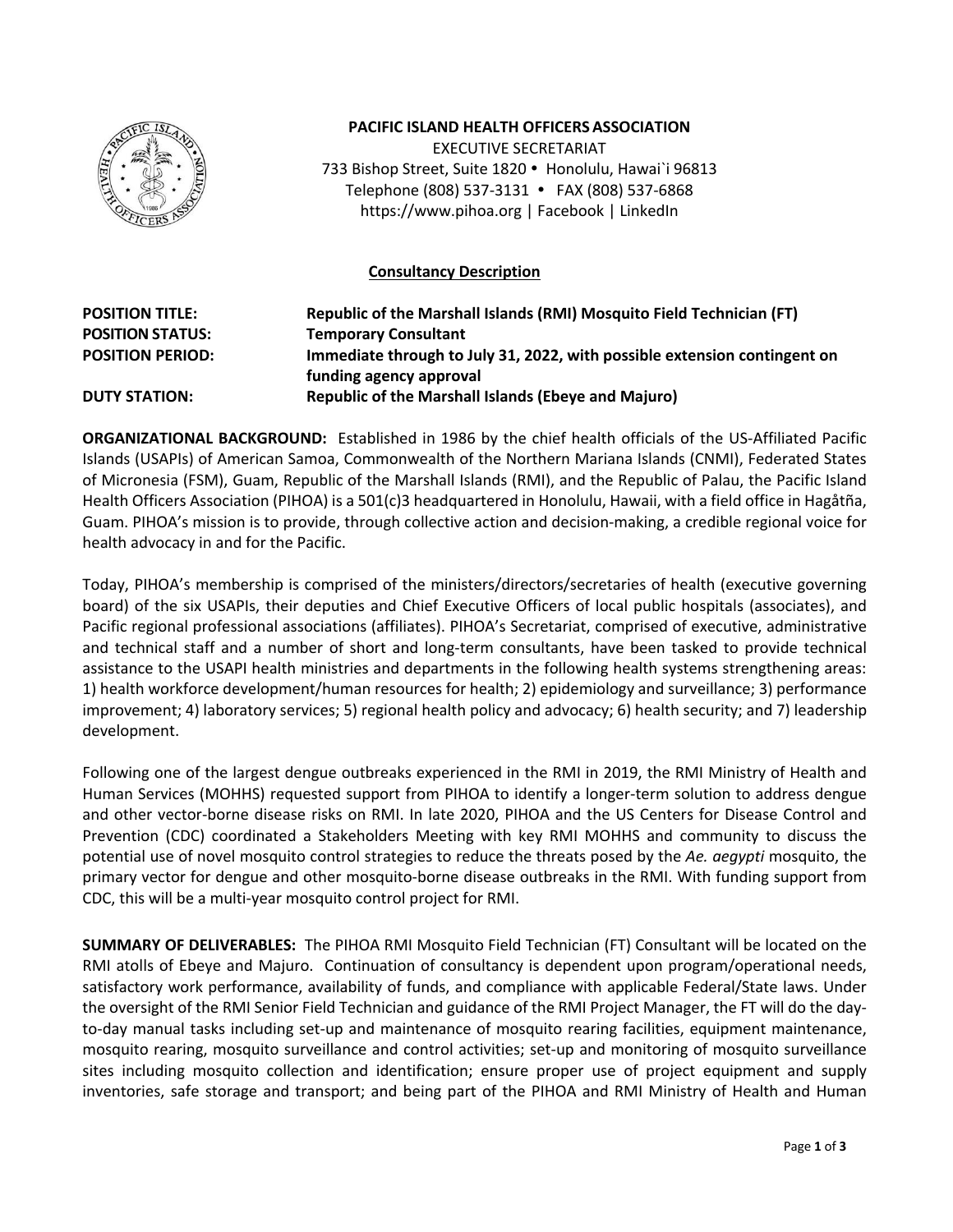Services team to engage with community leadership and members on project work and progress when called upon.

**Special Requirements:** Must reside in the RMI and be fluent in English and Marshallese languages. Given the nature of PIHOA work in the Pacific region and travel requirements for the position, PIHOA staff and contractors may potentially be exposed to vector-borne and local infectious diseases, rough terrain, inclement weather conditions, high humidity, intense heat and sun, vicious animals, poisonous plants/sea creatures, and travel in small commuter planes and small boats. Position will be required to travel from duty station for short and long periods of time, and often to multiple locations at any given time. Candidate must be able to work in resourcelimited, rural island environments with limited public infrastructure and communications, and often less than 1 to 2-star accommodation with little to no disability access.

## **MAJOR DELIVERABLES:**

- 1. Perform mosquito surveillance fieldwork of field mosquitoes using adult and egg traps.
- 2. Perform accurate identification of adult and larval mosquitoes using dichotomous keys.
- 3. Count and report mosquitoes to assess abundance, distribution, and seasonal trends.
- 4. Obtain permissions from households to perform mosquito surveillance and control activities.
- 5. Maintain entomological equipment for field preparedness.
- 6. May participate in project meetings.
- 7. Assist in community engagement and outreach events.
- 8. Submission of monthly invoice and activity progress reports to project leads and/or PIHOA staff, or as needed/determined by grantor/Secretariat.
- 9. Completes other deliverables as agreed upon, in compliance with PIHOA contract.

#### **PRIMARY QUALIFICATIONS:**

- **Education:** High school diploma or equivalent required.
- **Experience:** At least one (1) year of vector control or related experience; or any equivalent combination of education, experience, and training.
- **Knowledge:** The following knowledge is desired, but not required: methods of prevention and abatement of vector infestations, pesticide safety, personal protection, and hazards to non-target species; scientific principles and procedures of conducting vector surveillance and control; knowledge of environmental issues that relate state and local ordinance; field investigative procedures; and methods of enforcement to empower local enforcement agencies to protect the public from disease vectors.
- **Skills and Abilities:** Good communication skills. Reading and using maps will be essential in this position.
- **Other Requirements:** Must be comfortable using Microsoft Office software applications (e.g. Excel, PowerPoint, Word, Outlook).
- **Travel:** Must be willing and able to travel in the US mainland, Asia-Pacific region and internationally, when required, including working in low-resource settings.
- **Other Requirements:** Must possess a valid passport and driver's license.

**PHYSICAL/MENTAL DEMANDS:** Requires prolonged sitting and some standing, walking, kneeling, and bending, requires eye-hand coordination and manual dexterity sufficient to operate computer keyboard and office equipment, and to travel in infrastructure and resource-limited and/or rural and jungle/atoll/mountainous environments. Requires normal range of hearing and vision to perform duties. Requires occasional lifting, up to 45 pounds. Must be able drive a vehicle.

**PREFERRED QUALIFICATIONS:** More than two (2) years of vector control or related experience; or any equivalent combination of education, experience, and training.